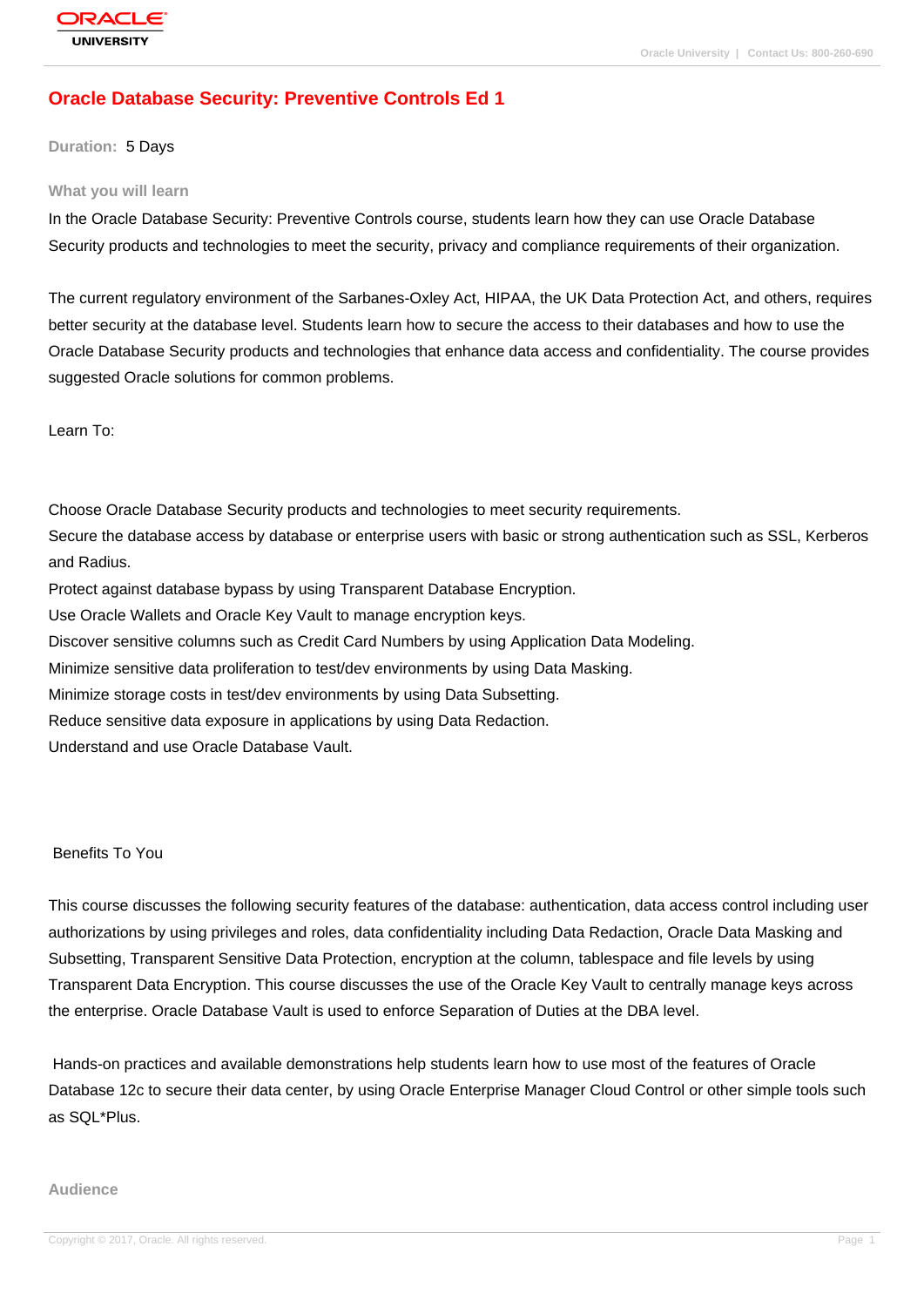Database Administrators Network Administrator Security Administrators Support Engineer System Analysts

#### **Related Training**

Required Prerequisites

Create PL/SQL procedures

Create and manage tables and tablespaces

Create and manage users, roles, and privileges

Oracle Database 12c: Administration Workshop Ed 2

Introduction to Oracle Database Security Ed 1

Suggested Prerequisites Familarity with Oracle Enterprise Manager Cloud Control

Familarity with SQL\*Plus, SQL\*Developer

Use Flashback Data Archive and Create PL/SQL procedures

Use Oracle Data Pump export and import and Perform RMAN back

#### **Course Objectives**

Configure and use Transparent Data Encryption

Understand and use Oracle Key Vault

Understand Oracle Data Redaction

Understand and use Oracle Data Masking and Subsetting

Understand security risks and identify appropriate Oracle solutions

Configure general authentication and authorization

Understand and implement Global Users

Set up and maintain a simple wallet

Install and use Oracle Database Vault

Configure and use Transparent Sensitive Data Protection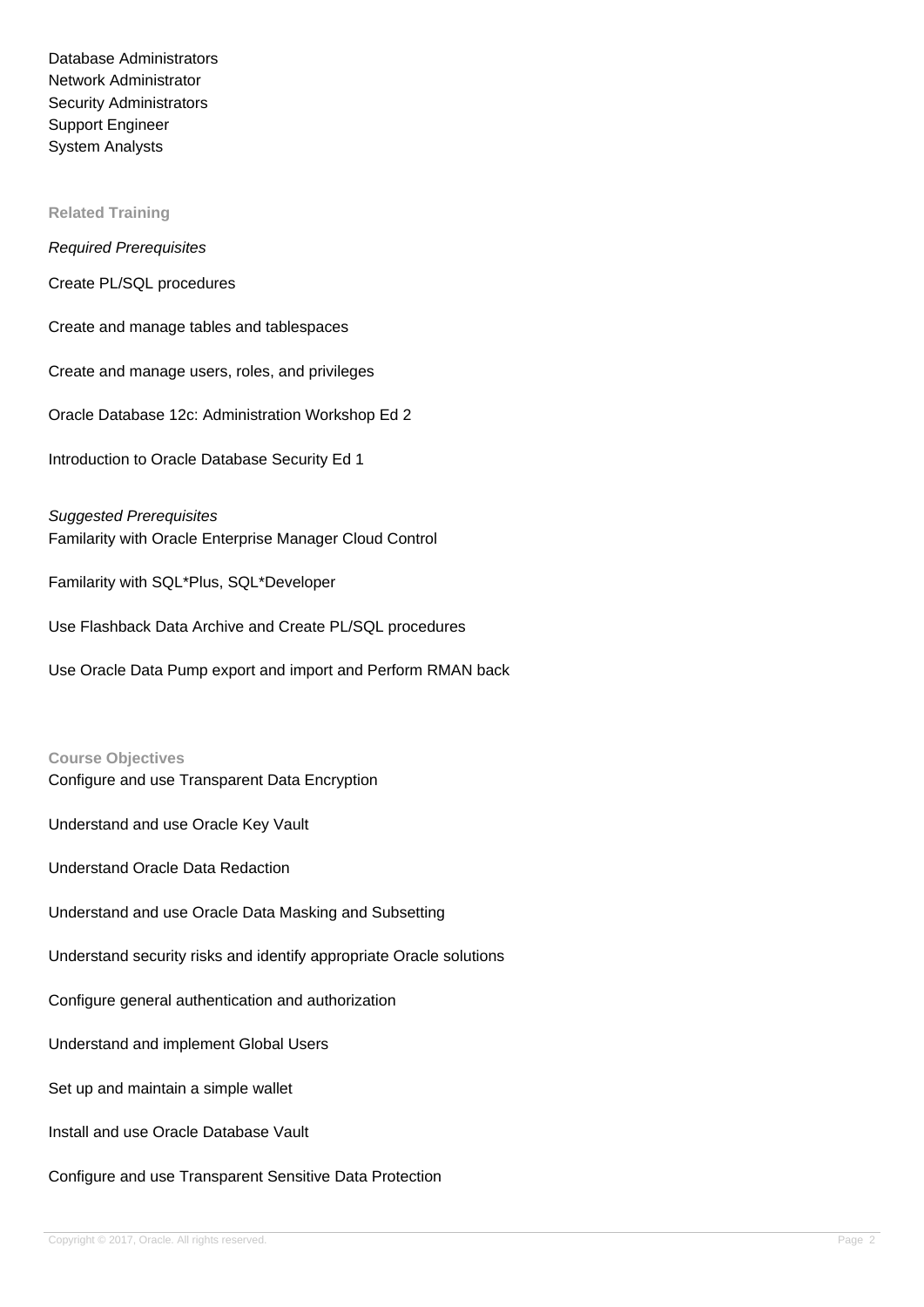#### **Course Topics**

#### **Introduction**

Course Objectives Related courses and where this fits Course Schedule and Appendices

#### **Using Basic and Strong User Authentication**

Basic Authentication Strong Authentication Database Link Passwords Protection Security of Roles

## **Configuring Global User Authentication**

About Enterprise User Management (EUS) EUS and LDAP Integration

## **Using Proxy Authentication**

Security Challenges of Three-Tier Computing Proxy Authentication Solutions

# **Encryption Concepts and Solutions**

**Concepts** Solutions Oracle Solutions

**Using Built-In Encryption in Applications** Usage

## **Using Transparent Data Encryption (TDE)**

**Overview** The Master Keys and the Keystore Hardware Keystore Encryption

## **Database Storage Security**

RMAN and OSB Backups RMAN Encryption Modes Data Pump Export and Import of Encrypted Data

## **Introduction to Oracle Key Vault**

What is Oracle Key Vault? Using Oracle Key Vault

#### **Installing Oracle Key Vault** Installation **Endpoints**

**Using Oracle Key Vault**

Reviewing or refreshing prerequisite knowledge Contrasting Oracle Wallets and OKV Virtual Wallets